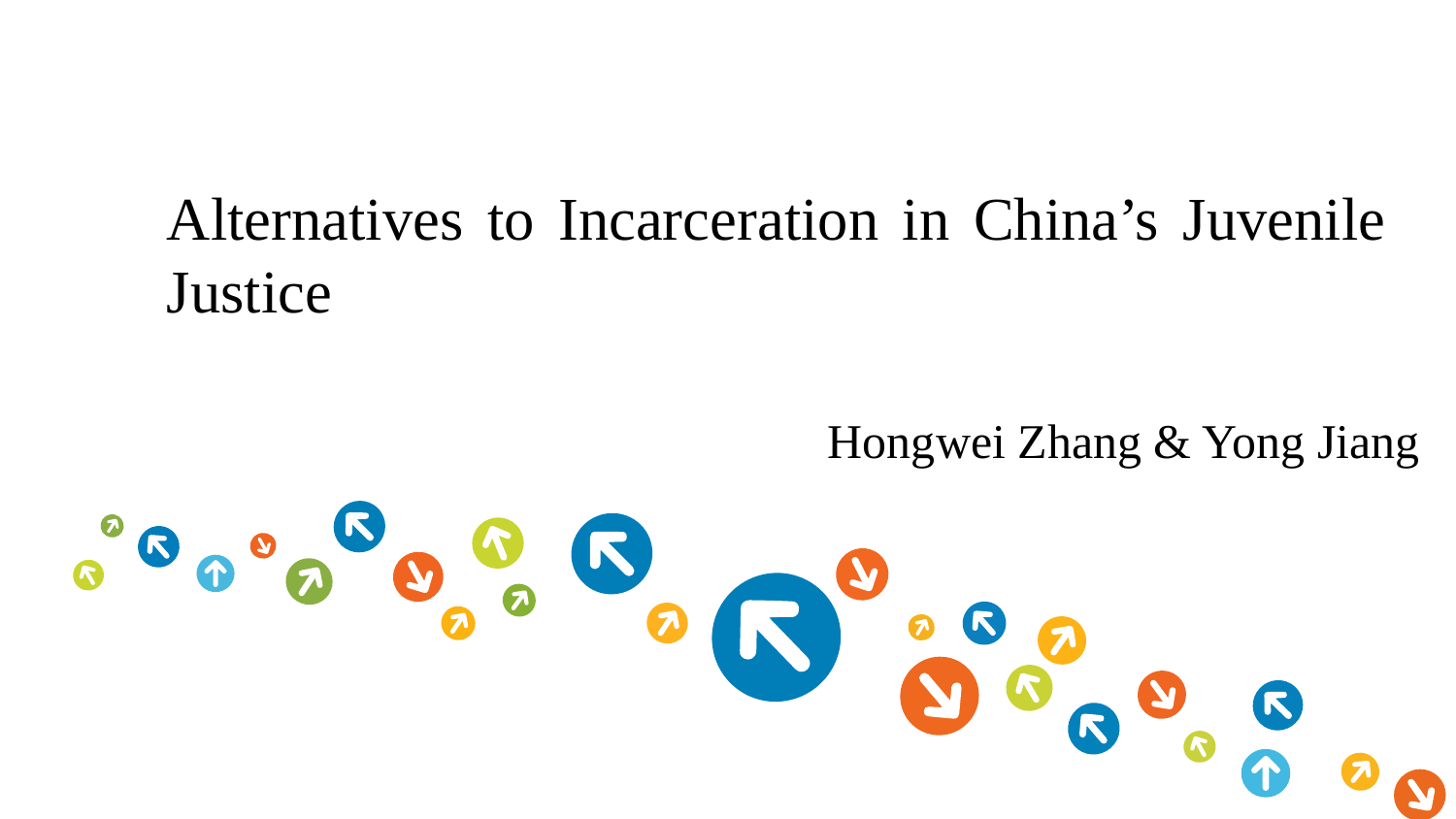# **Outline**









**General juvenile crime trends**

**Incarceration in adult justice** **Incarceration in juvenile justice**

**Alternatives: specialized education**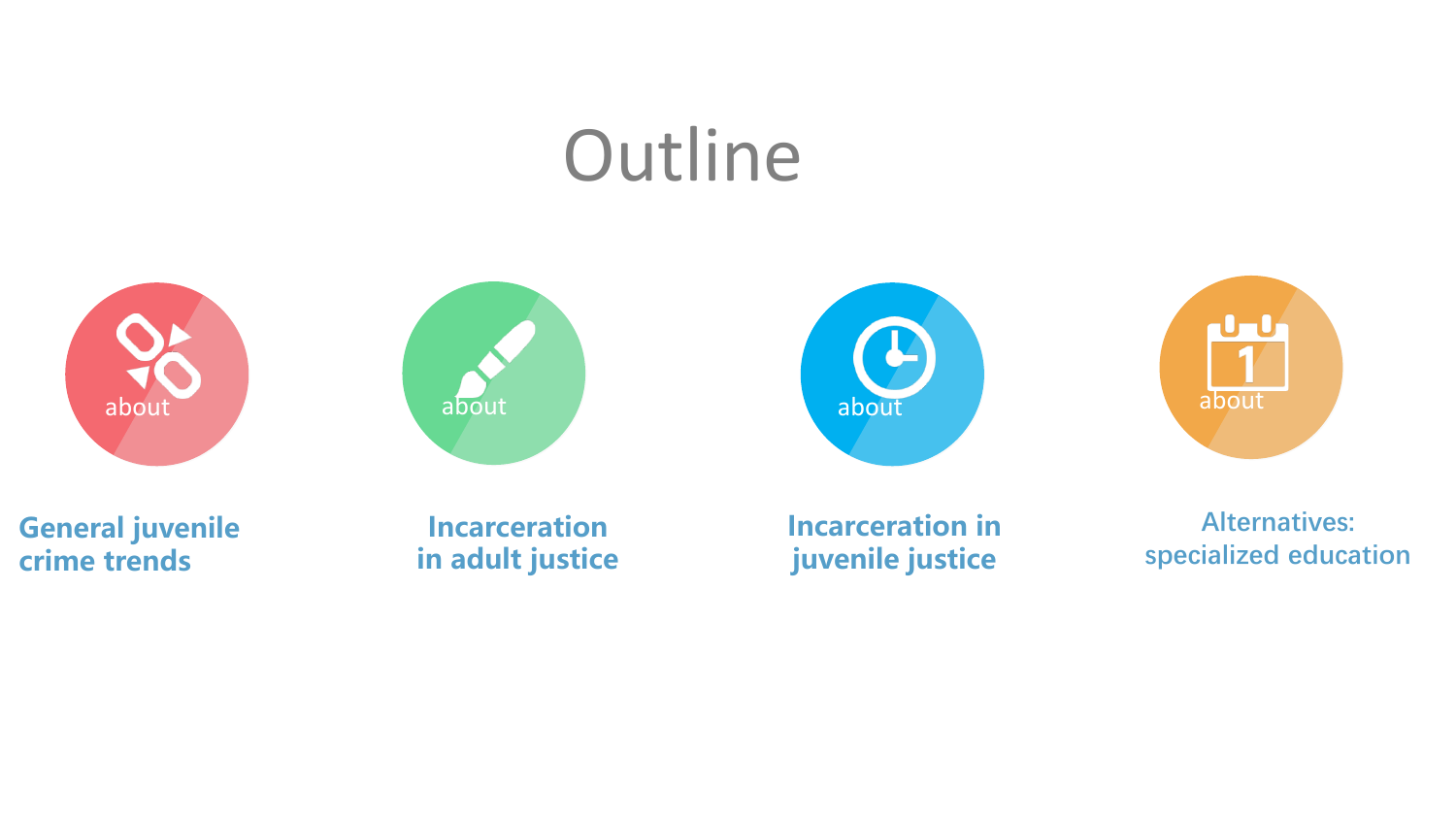# **011** Part One<br>General Juvenile **Crime Trends** *Part One*

 $\overline{\mathcal{L}}$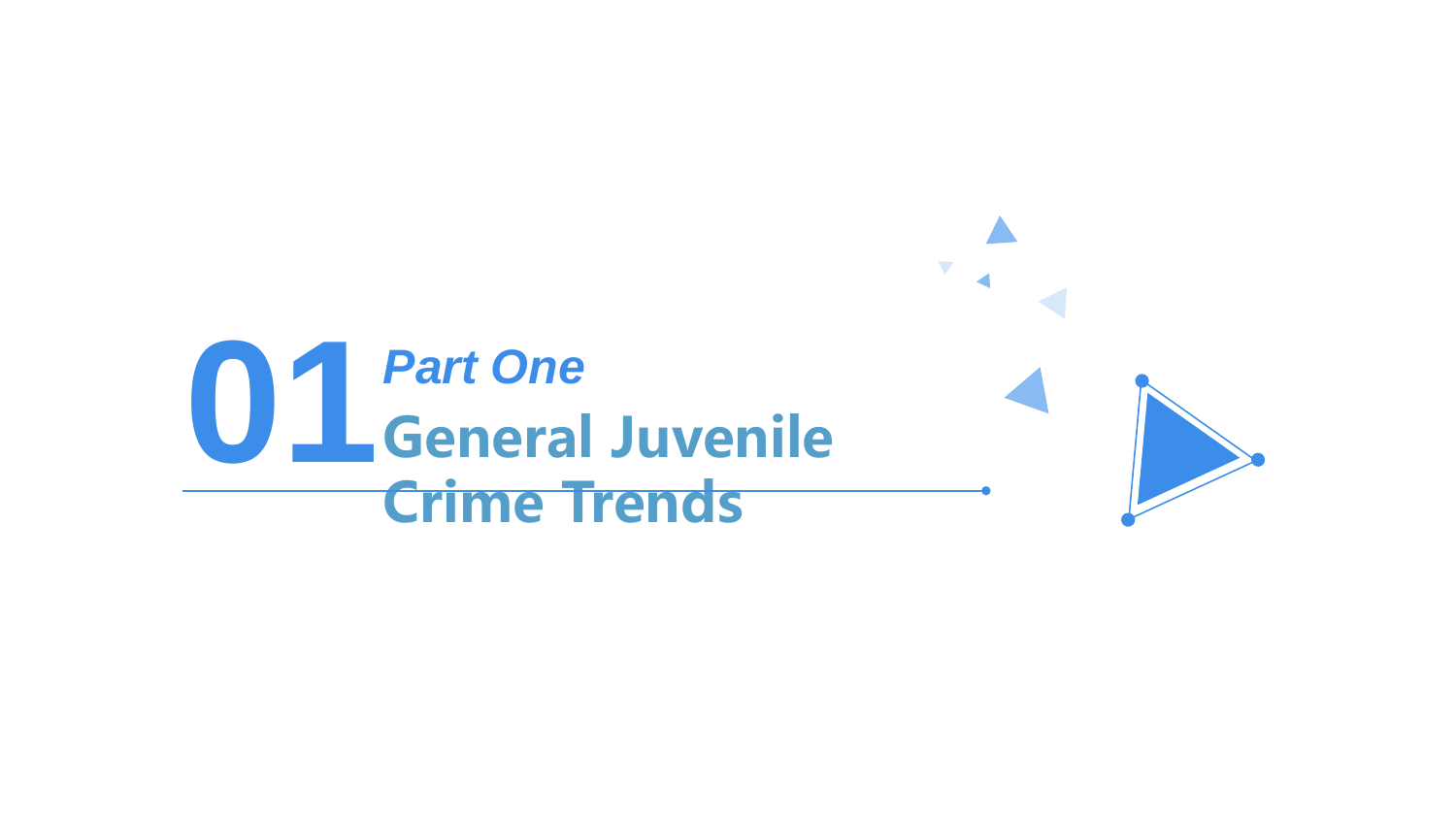## **The trend of juvenile crime from 1990 to 2011**

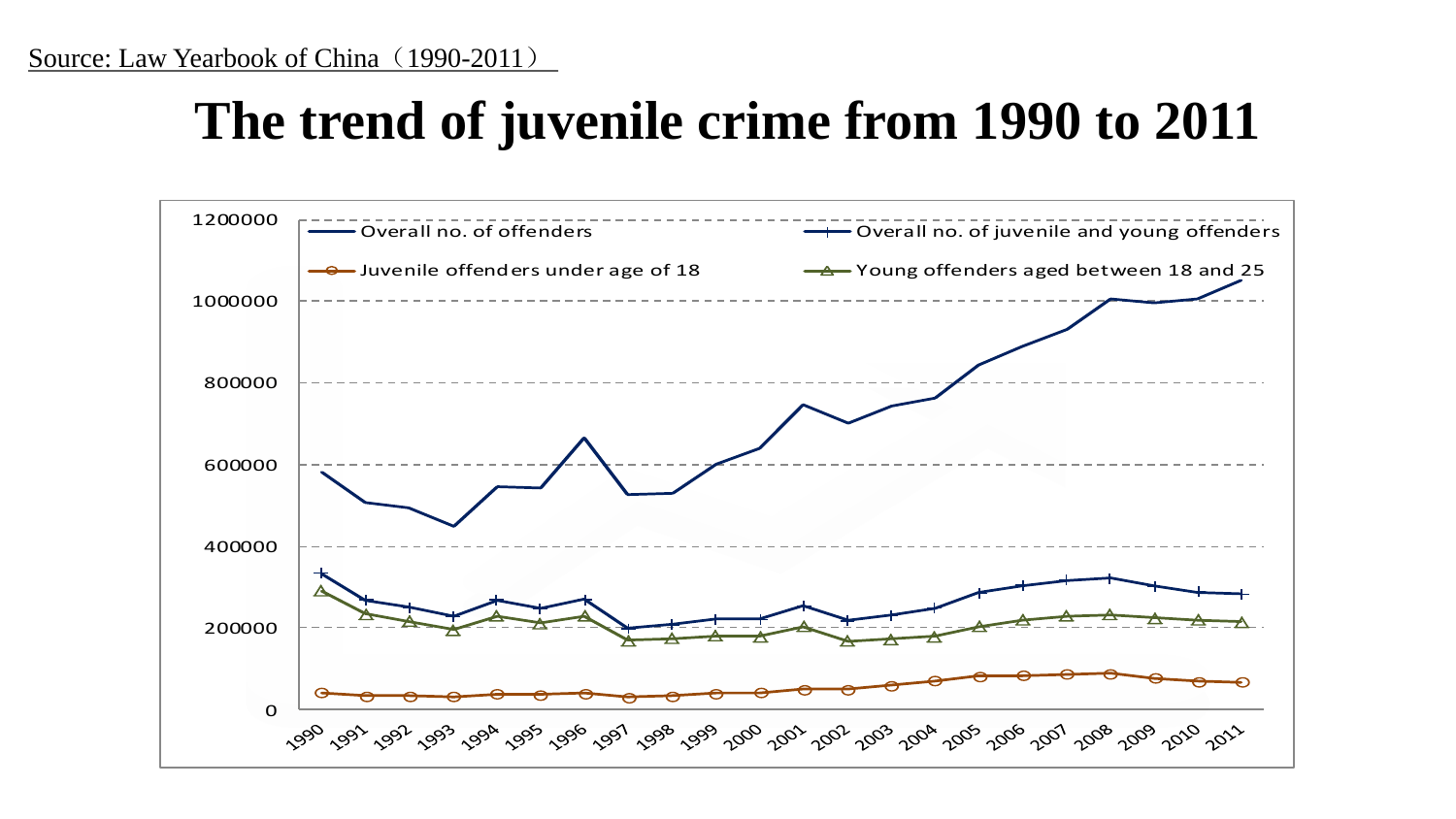## **The trend of juvenile delinquency from 2014 to 2019**

![](_page_4_Figure_1.jpeg)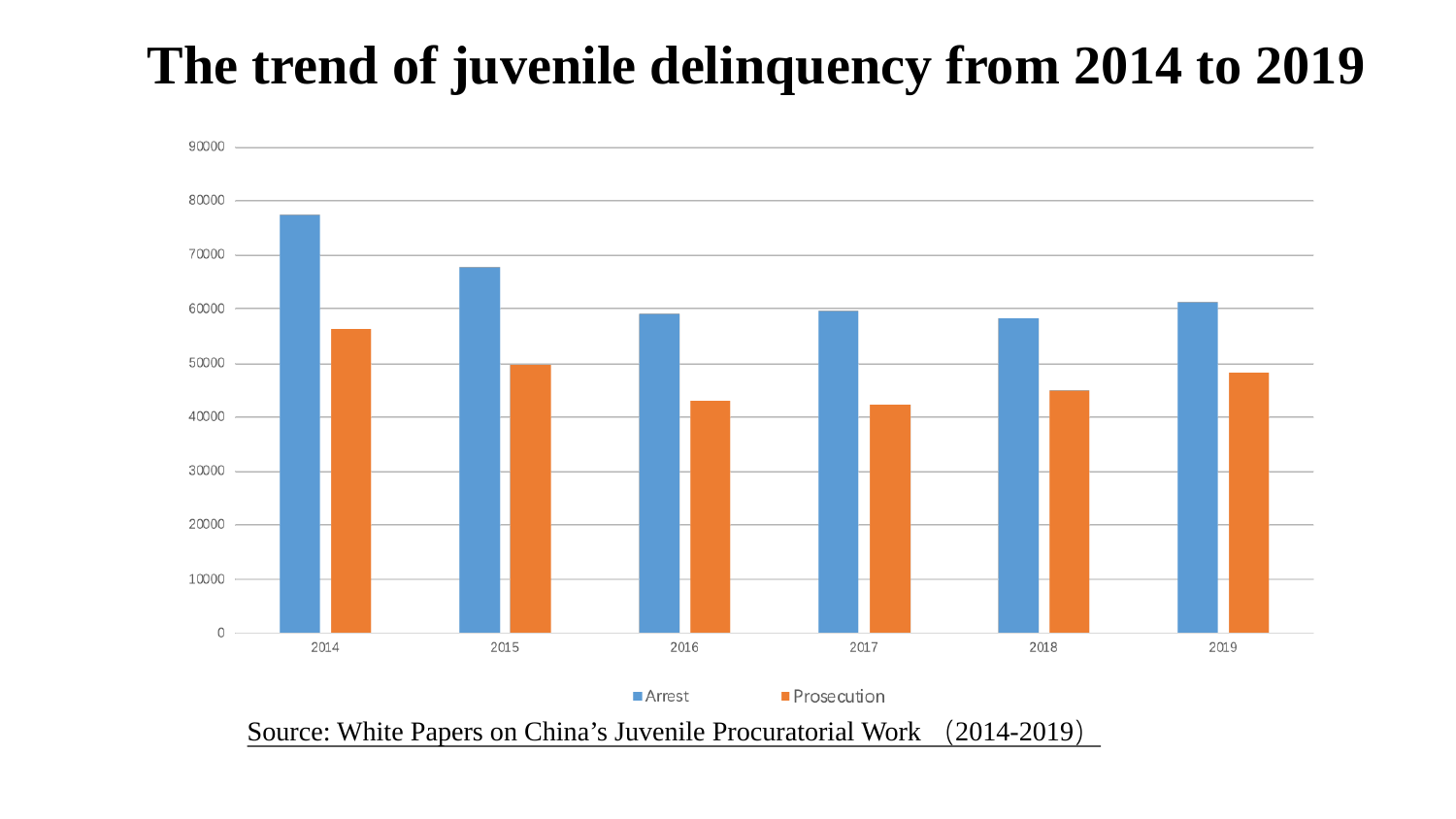![](_page_5_Picture_0.jpeg)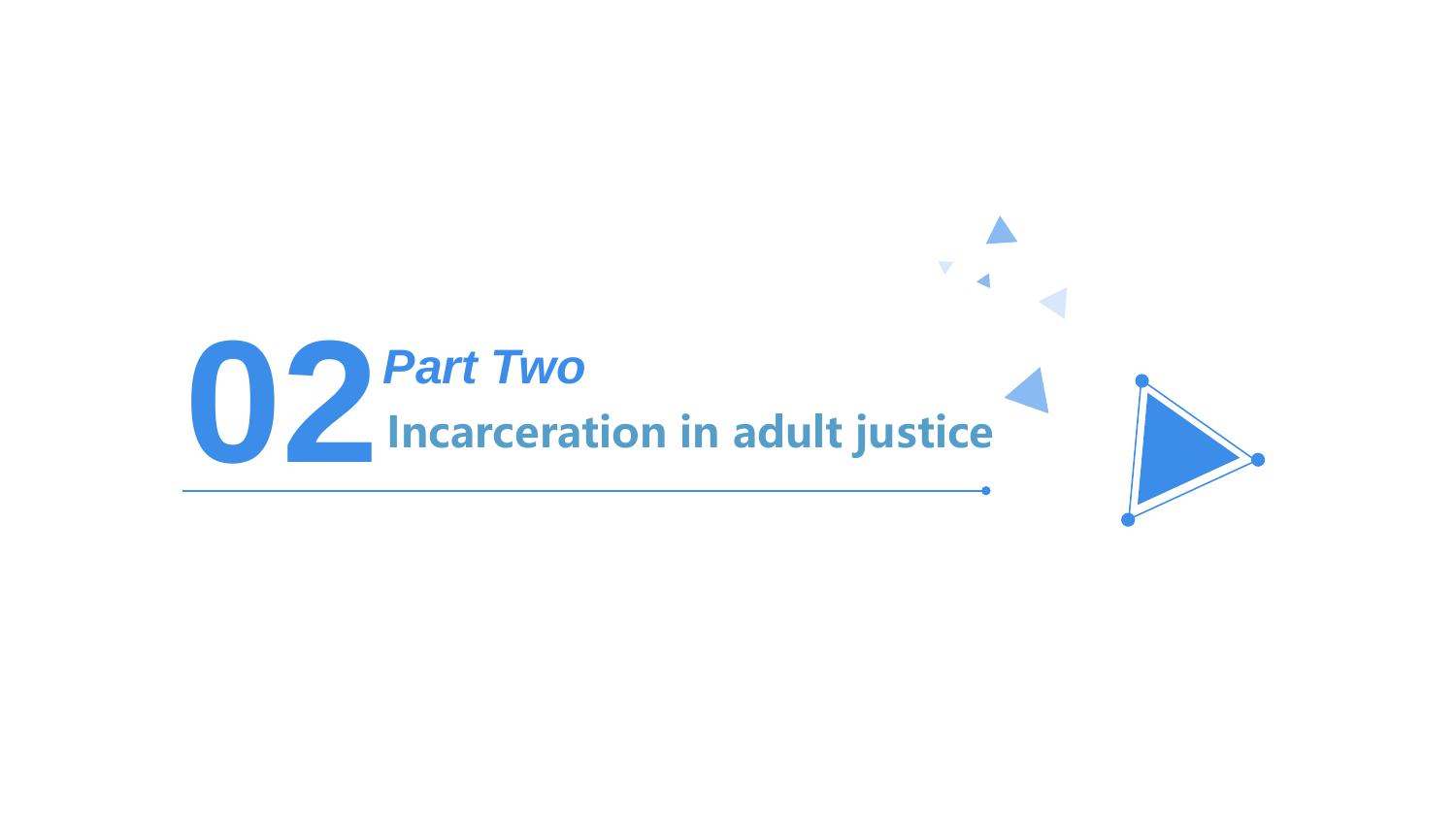#### **Incarceration in adult justice**

|                      | Law                                                       | <b>Classification</b>   | <b>Maximum</b><br>Length<br><b>of</b> |
|----------------------|-----------------------------------------------------------|-------------------------|---------------------------------------|
|                      |                                                           |                         | <b>Incarceration</b>                  |
| <b>Incarceration</b> | Public Security Administration   Administrative detention |                         | Up to 15 days                         |
| under                | and Penalty Law                                           |                         |                                       |
| administrative law   |                                                           |                         |                                       |
| <b>Incarceration</b> | <b>Criminal Procedure Code</b>                            | Criminal detention      | Up to 37 days                         |
| under Criminal       |                                                           |                         |                                       |
| <b>Procedure</b>     |                                                           |                         |                                       |
| <b>Code/Criminal</b> |                                                           |                         |                                       |
| Code                 | <b>Criminal Code</b>                                      | Short detention         | 1 month to 6 months                   |
|                      |                                                           | Fixed-term imprisonment | 6 months to 15 years                  |
|                      |                                                           | life imprisonment/      |                                       |
|                      |                                                           | death penalty           |                                       |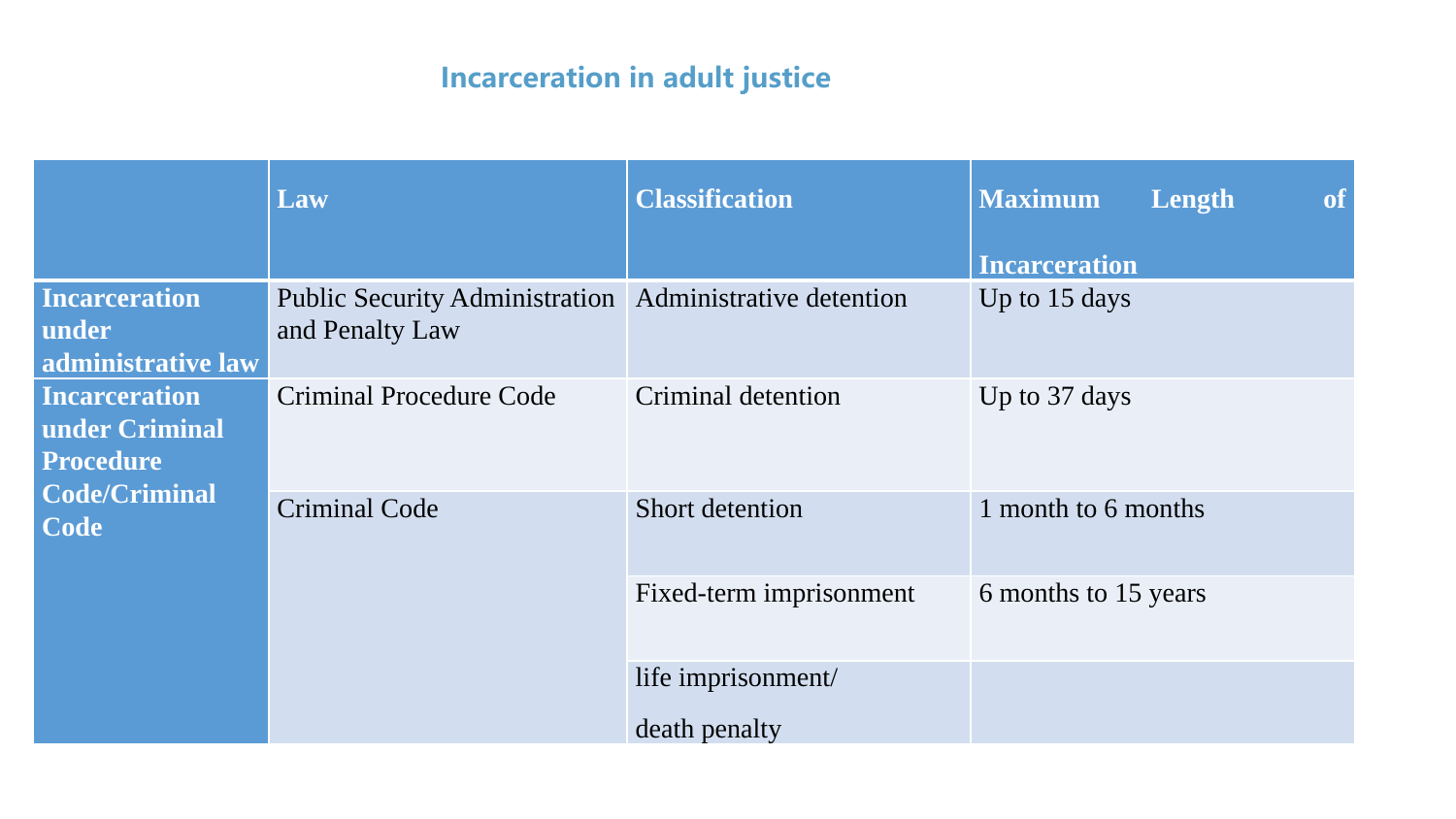![](_page_7_Picture_0.jpeg)

![](_page_7_Picture_1.jpeg)

 $\blacktriangledown$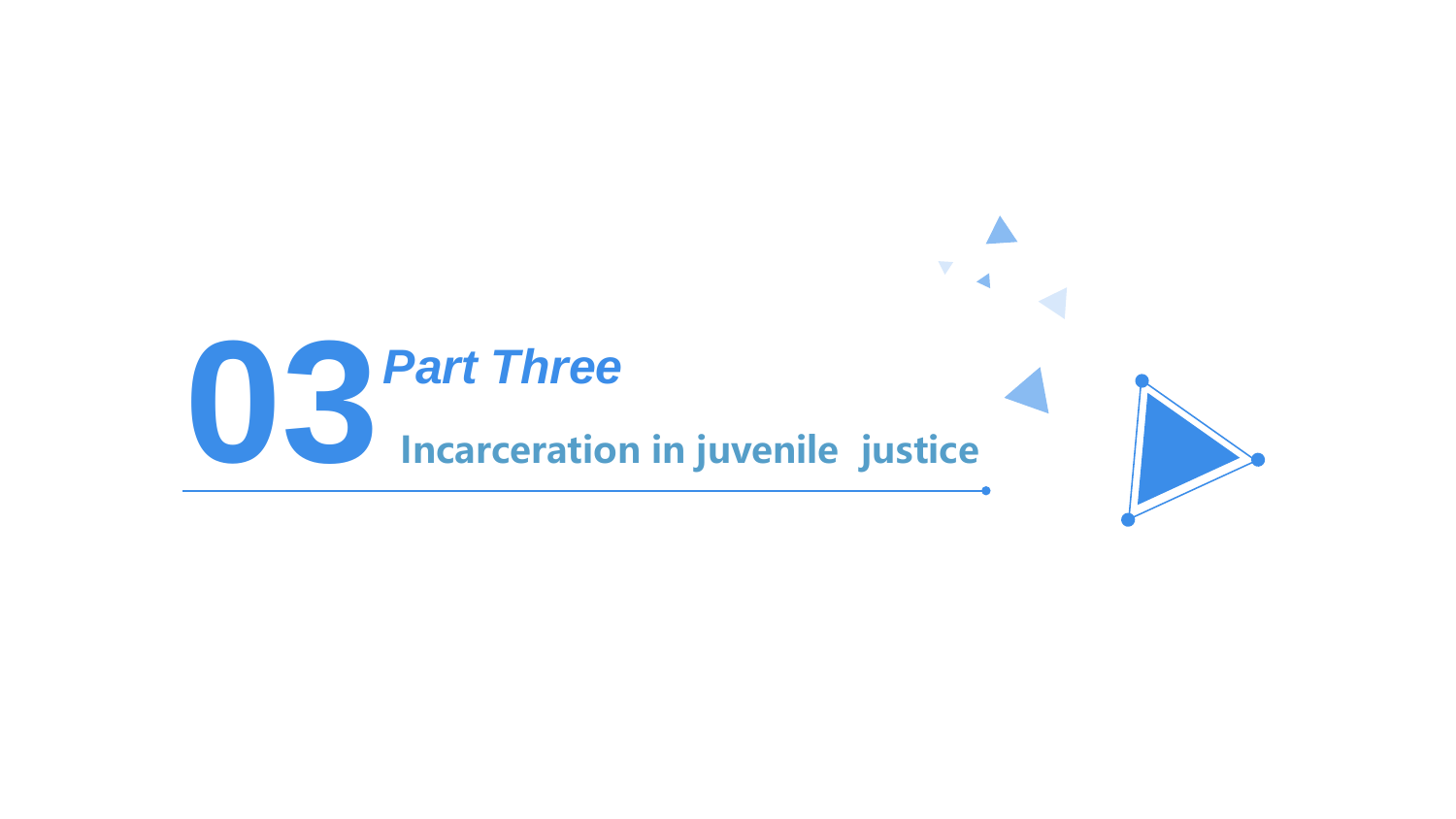## **Incarceration in juvenile justice**

| <b>Classification</b>                                        | <b>Application of incarceration</b>                                                                                                                                                                                                                                                                                                                  |  |
|--------------------------------------------------------------|------------------------------------------------------------------------------------------------------------------------------------------------------------------------------------------------------------------------------------------------------------------------------------------------------------------------------------------------------|--|
| Administrative detention (under administrative<br>law)       | Juvenile aged between 16-17 years                                                                                                                                                                                                                                                                                                                    |  |
| <b>Criminal detention (under Criminal Procedure</b><br>Code) | 1. Juvenile aged between 12-13 years and committed the crimes<br>of intentional homicide or intentional injury, causing death or<br>serious injury by special cruel means, causing serious disability,<br>shall bear criminal responsibility after being approved by the<br>Supreme People's Procuratorate (NEW, Under Criminal Code,<br>Article 17) |  |
| <b>Short detention (under Criminal Code)</b>                 |                                                                                                                                                                                                                                                                                                                                                      |  |
|                                                              | 2. Juvenile aged between 14-15 years and committed the crimes<br>of intentional homicide, intentional injury causing serious injury<br>or death, rape, robbery, drug trafficking, arson, explosion, and                                                                                                                                              |  |
| imprisonment (under Criminal<br><b>Fixed-term</b>            | dangerous substance throwing, shall bear criminal responsibility.                                                                                                                                                                                                                                                                                    |  |
| Code)                                                        | 3. Juvenile aged above 16 years, shall bear criminal responsibility<br>for all crimes prescribed by Criminal Code.                                                                                                                                                                                                                                   |  |
| life imprisonment (under Criminal Code)                      |                                                                                                                                                                                                                                                                                                                                                      |  |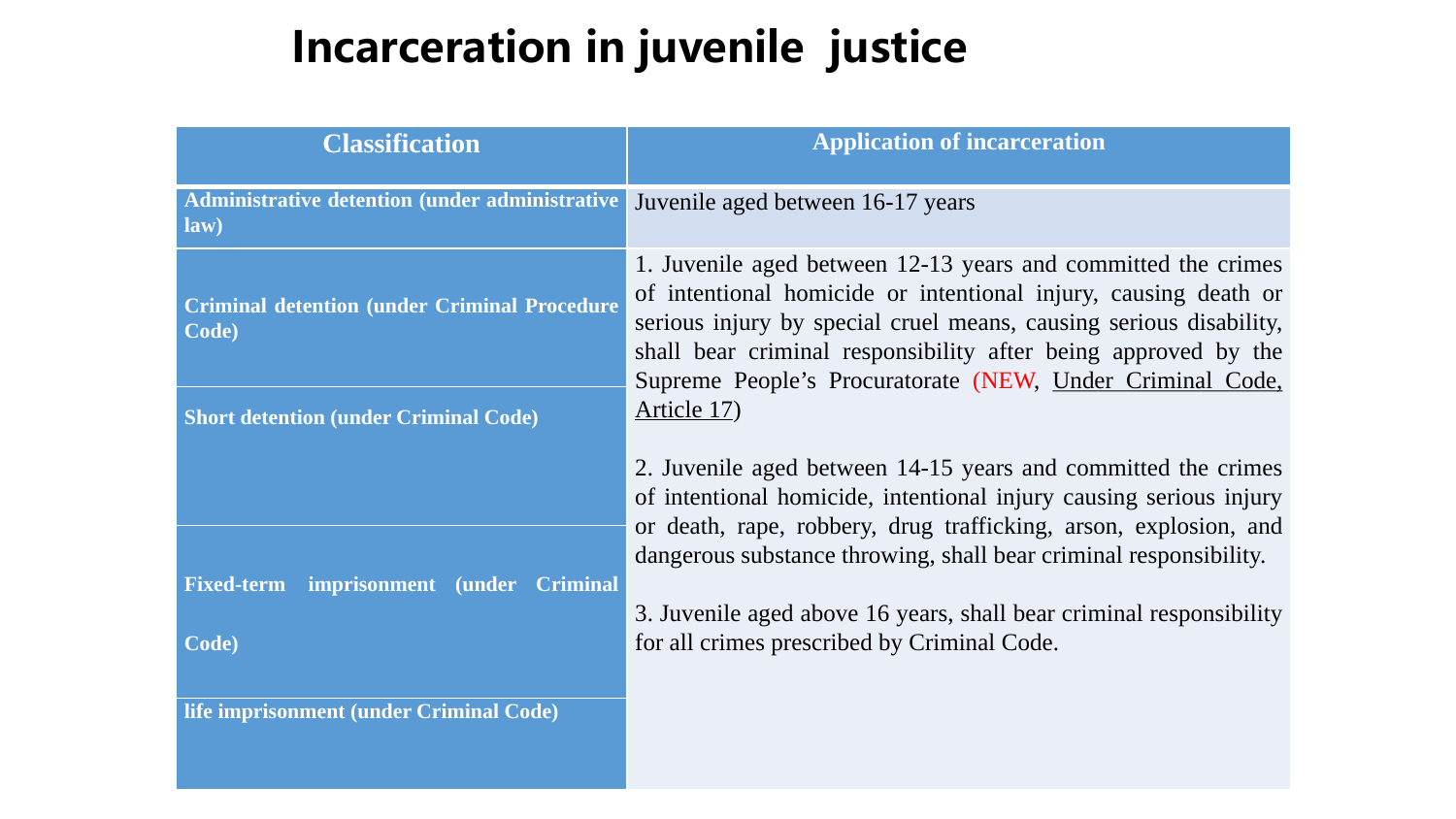# **04** *Part Four*

#### **Alternatives: specialized education**

![](_page_9_Picture_2.jpeg)

 $\blacktriangledown$